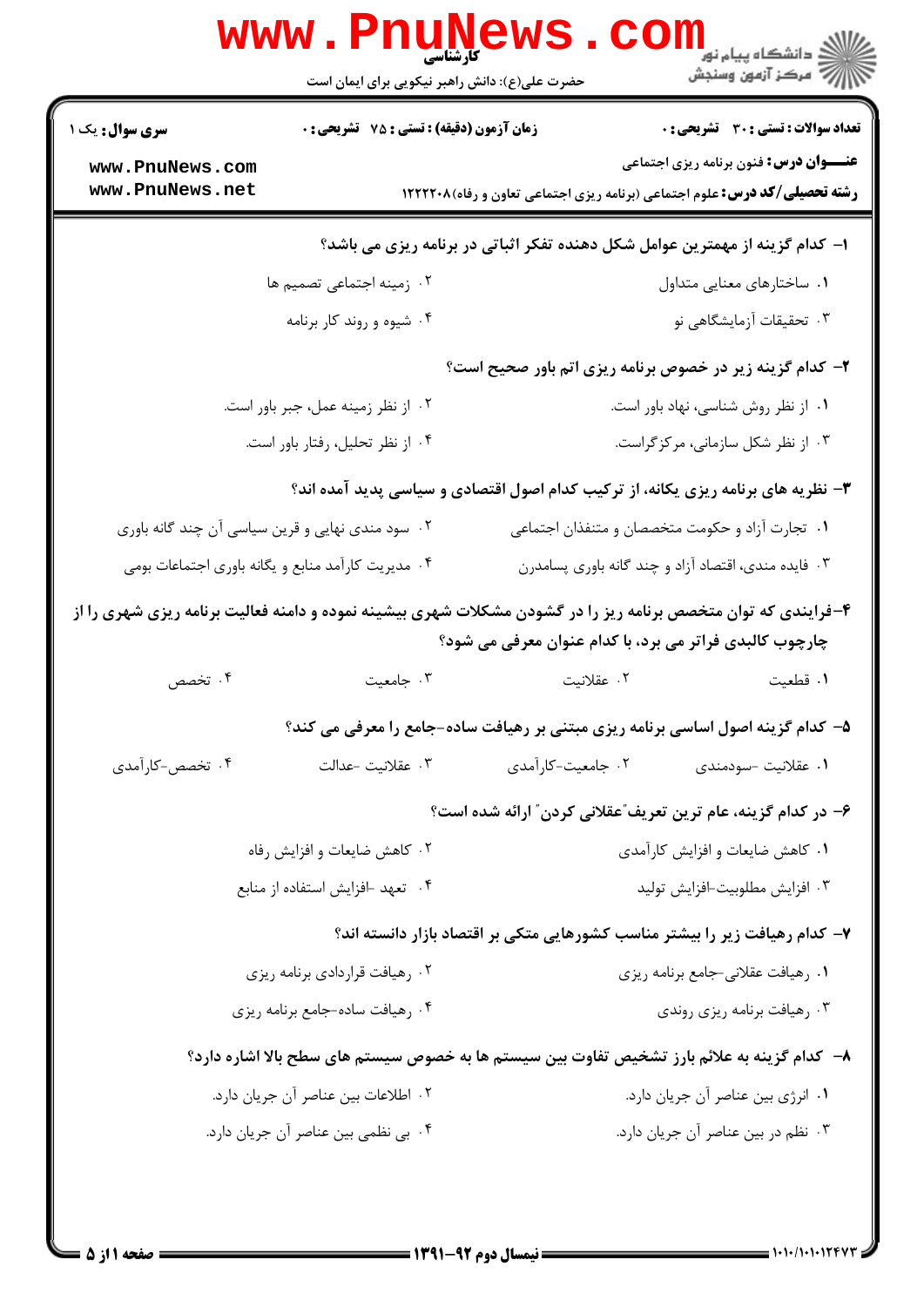|                                                                                                   | <b>WWW.PNUNGWS</b><br>حضرت علی(ع): دانش راهبر نیکویی برای ایمان است                                           |                    | دانشگاه پیام نور<br>ا∰ مرکز آزمهن وسنجش                                                                                            |  |  |
|---------------------------------------------------------------------------------------------------|---------------------------------------------------------------------------------------------------------------|--------------------|------------------------------------------------------------------------------------------------------------------------------------|--|--|
| <b>سری سوال : ۱ یک</b>                                                                            | زمان آزمون (دقیقه) : تستی : 75 ٪ تشریحی : 0                                                                   |                    | <b>تعداد سوالات : تستی : 30 - تشریحی : 0</b>                                                                                       |  |  |
| www.PnuNews.com<br>www.PnuNews.net                                                                |                                                                                                               |                    | <b>عنـــوان درس:</b> فنون برنامه ریزی اجتماعی<br><b>رشته تحصیلی/کد درس:</b> علوم اجتماعی (برنامه ریزی اجتماعی تعاون و رفاه)۱۲۲۲۲۰۸ |  |  |
| ۹- مطابق نظریه نوین، اجزای مختلف سازمان در کدام گزینه به صورت صحیح معرفی شده است؟                 |                                                                                                               |                    |                                                                                                                                    |  |  |
|                                                                                                   | ٠٢ برون داد-پسخوراند-فرايند-محيط- اختلال                                                                      |                    | ٠١ درون داد-پسخوراند-فرايند-برون داد-قوانين                                                                                        |  |  |
|                                                                                                   | ۰۴ درون داد-برون داد-فرايند-محيط-پرسنل                                                                        |                    | ٠٣ درون داد-برون داد-پسخوراند-فرايند-محيط                                                                                          |  |  |
| ∙۱− در کدام دیدگاه ارتباطات و سهیم شدن معناها توسط تبادل کنندگان اطلاعات مهم و اساسی تلقی می شود؟ |                                                                                                               |                    |                                                                                                                                    |  |  |
|                                                                                                   | ۰۲ روانشناسی اجتماعی                                                                                          |                    | ۰۱ ساخت بندی اجتما <i>ع</i> ی                                                                                                      |  |  |
|                                                                                                   | ۰۴ اندیشه مکانیکی وار                                                                                         |                    | ۰۳ رهیافت های سیستمی                                                                                                               |  |  |
|                                                                                                   | 11- برنامه ریزی و سیاستگذاری شهری بر پایه یک فرایند کلی ّمشکل-گشایی ّاز کدام مرحله آغاز می شود؟               |                    |                                                                                                                                    |  |  |
| ۰۴ تعیین و تصویب                                                                                  | ۰۳ تجزيه وتحليل                                                                                               | ۰۲ طراحي برنامه    | ۰۱ آینده نگری                                                                                                                      |  |  |
|                                                                                                   | ۱۲– کدام گزینه رهیافتی را معرفی می کند که بسیار بیشتر از سایر رهیافت ها برمهارت فنی در تحلیل سیستم شهری،آینده |                    | نگری تغییرات و شبیه سازی وضعیت ها مناسب در آینده، تاکید دارد؟                                                                      |  |  |
| ۰۴ ساده-جامع                                                                                      | ۰۳ رسته ای                                                                                                    | ۰۲ سیستمی          | ۰۱ عقلانی                                                                                                                          |  |  |
|                                                                                                   |                                                                                                               |                    | 1۳– مهمترین انگاشت عام توپولوژی نوین کدام است؟                                                                                     |  |  |
| ۰۴ کارکرد- ساختار                                                                                 | ۰۳ ارتباط-پیوستگی                                                                                             | ٠٢ ابعاد جغرافيايي | ۰۱ فضای توپولوژیکی                                                                                                                 |  |  |
|                                                                                                   | ۱۴- بر مبنای اصل سیبرنتیکی همشکلی، ساز و کار مهار یک سیستم باید دارای چه خصلت هایی باشد؟                      |                    |                                                                                                                                    |  |  |
|                                                                                                   | ۰۲ فرابینی و خط مشی ها                                                                                        |                    | ۰۱ يکپارچگي و عدم قطعيت                                                                                                            |  |  |
|                                                                                                   | ۰۴ یکپارچگی و پیوستگی                                                                                         |                    | ۰۳ پیوستگی و رفع مشکل                                                                                                              |  |  |
|                                                                                                   | ۱۵- بالاترین بخش یا فعالیت اصلی در فرایند و مراحل برنامه ریزی بر پایه یک چارچوب انگاشتی، کدام است؟            |                    |                                                                                                                                    |  |  |
|                                                                                                   | ٠٢ گزينش طرح (انتخاب برنامه)                                                                                  |                    | ۰۱ سیاستگذاری ( اجرای برنامه)                                                                                                      |  |  |
|                                                                                                   | ۰۴ مرحله مدلسازی سیستم                                                                                        |                    | ۰۳ تحلیل (تشخیص مشکلات)                                                                                                            |  |  |
|                                                                                                   |                                                                                                               |                    | ۱۶- جنبه چشم گیر و برجسته رهیافت 'برنامه ریزی رسته ای″ کدام است؟                                                                   |  |  |
| ۰۱ بکارگیری منطق تحلیل کارکردی در مدیریت امور مالی دولت در سطح کلان و منطقه ای                    |                                                                                                               |                    |                                                                                                                                    |  |  |
| ۰۲ . بکارگیری مهارت های حرفه ای در زمان مقتضی برای برخورد با مشکلات جدید اجتماعی                  |                                                                                                               |                    |                                                                                                                                    |  |  |
| ۰۳ بکارگیری منطق تحلیل سیستمی در مدیریت درونی امور اداری دولت به ویژه در سطح محلی                 |                                                                                                               |                    |                                                                                                                                    |  |  |
|                                                                                                   | ۰۴ دخالت مراجع رسمی و گسترش فرایندهای اجتماعی شدن در سطوح محلی، ملی و بین المللی                              |                    |                                                                                                                                    |  |  |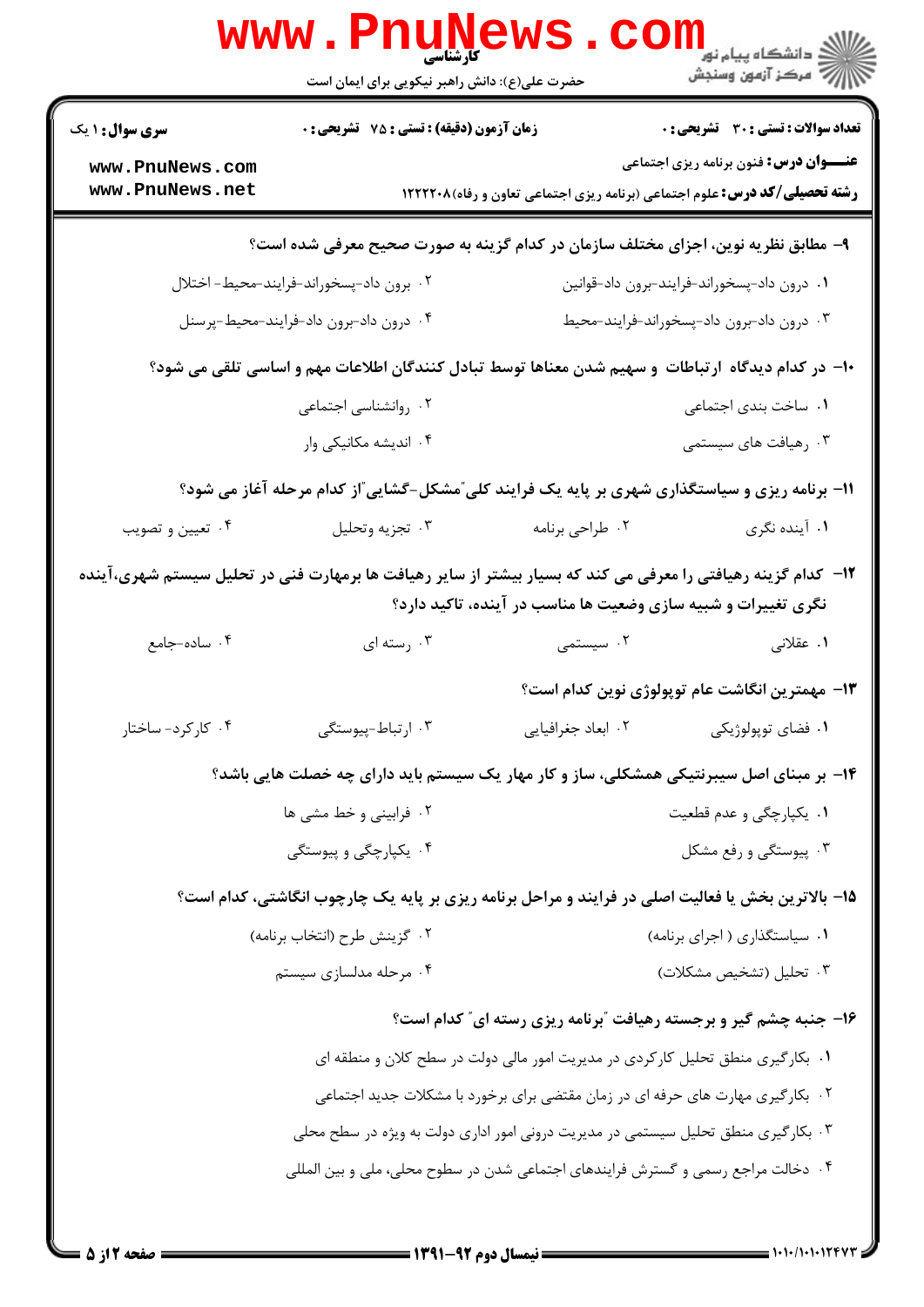|                        | www.PnuNews                                                                                                               | الاد دانشگاه پيام نور <mark>- -</mark><br>  //> مرکز آزمون وسنجش                        |
|------------------------|---------------------------------------------------------------------------------------------------------------------------|-----------------------------------------------------------------------------------------|
|                        | حضرت علی(ع): دانش راهبر نیکویی برای ایمان است                                                                             |                                                                                         |
| <b>سری سوال :</b> ۱ یک | <b>زمان آزمون (دقیقه) : تستی : 75 تشریحی : 0</b>                                                                          | <b>تعداد سوالات : تستی : 30 ٪ تشریحی : 0</b>                                            |
| www.PnuNews.com        |                                                                                                                           | <b>عنـــوان درس:</b> فنون برنامه ریزی اجتماعی                                           |
| www.PnuNews.net        |                                                                                                                           | <b>رشته تحصیلی/کد درس:</b> علوم اجتماعی (برنامه ریزی اجتماعی تعاون و رفاه)۱۲۲۲۲۰۸       |
|                        |                                                                                                                           | ۱۷– تفسیر داونز از اصل "سودمندی نهایی" ازکدام مسیرها آغاز شد؟                           |
|                        | ۰۱ از بکارگیری آن در مورد فرایندهای سیاسی-دموکراتیک آغاز، سپس به بوروکراسی و در آخر به مشکلات برنامه ریزی شهری منتهی      |                                                                                         |
|                        | ۰۲ ابتدا از تکنوکراسی آغاز شد و سپس به دیوان سالاری رسید و در آخر به برنامه ریزی شهری جدید مبتنی بر اصول توسعه پایدار ختم |                                                                                         |
|                        |                                                                                                                           | شد                                                                                      |
|                        | ۰۳ ابتدا از بکارگیری فرایندهای اقتصادی کلاسیک شروع و سپس به بوروکراسی و در آخر به فرد گرایی و انسان گرایی پست مدرن ختم    | شد                                                                                      |
|                        | ۰۴ ابتدا از برنامه ریزی شهری شروع و سپس به بوروکراسی و دیوان سالاری و در آخر به مکتب لذت گرایی و رهایی از قیود اجتماعی    | رسيد                                                                                    |
|                        |                                                                                                                           | <b>۱۸</b> - کدام گزینه به ضعف پایه نظریه مبتنی بر سودمندی نهایی برنامه ریزی اشاره دارد؟ |
|                        |                                                                                                                           | ۰۱ منفعت را باکوشش وسهم گذاری انجام شده یکی می داند                                     |
|                        |                                                                                                                           | ۰۲ برابری را در چارچوب شرایط بازار تعریف کرده و می پذیرد                                |
|                        |                                                                                                                           | ۰۳ وابستگی زیر کار آن به یک دیدگاه آرمان باورانه به نوع بشر                             |
|                        |                                                                                                                           | ۰۴ برابری فرصت ها توسط روابط بازار بدون در نظر گرفتن توانایی                            |
|                        | ۱۹–کدام مفهوم به وضعیتی اشاره دارد که بر آن اساس، اصلاح رفاه یک عضو از جامعه، نباید موجب کاهش رفاه یک فرد دیگر            |                                                                                         |
|                        |                                                                                                                           | جامعه شود؟                                                                              |
|                        | ۰۲ خطر پذیری حساب شده                                                                                                     | ٠١. وضعيت آرماني ايده آلي                                                               |
|                        | ۰۴ وضعیت بهینه یاره تو                                                                                                    | ۰۳ عقلانیت مخفی اجتما <i>ع</i> ی                                                        |
|                        |                                                                                                                           | ۲۰- کدام گزینه بیان کننده مفهوم آزادی در دیدگاه های راست گرا می باشد؟                   |
|                        |                                                                                                                           | ۰۱ آزادی مطبوعات-آزادی مالکیت خصوصی و آزادی در امور مذهبی                               |
|                        |                                                                                                                           | ۲ . آزادی از حکومت رفاه، از قید مهار برنامه ریزی و از مالکیت عمومی                      |
|                        |                                                                                                                           | ۰۳ آزادی بیان و مالکیت خصوصی و تشکیل احزاب و تشکل های سیاسی                             |
|                        |                                                                                                                           | ۰۴ آزادی مالکیت عمومی، حکومت رفاه و برنامه ریزی، آزادی نوع شغل                          |
|                        |                                                                                                                           |                                                                                         |
|                        |                                                                                                                           |                                                                                         |
|                        |                                                                                                                           |                                                                                         |
|                        |                                                                                                                           |                                                                                         |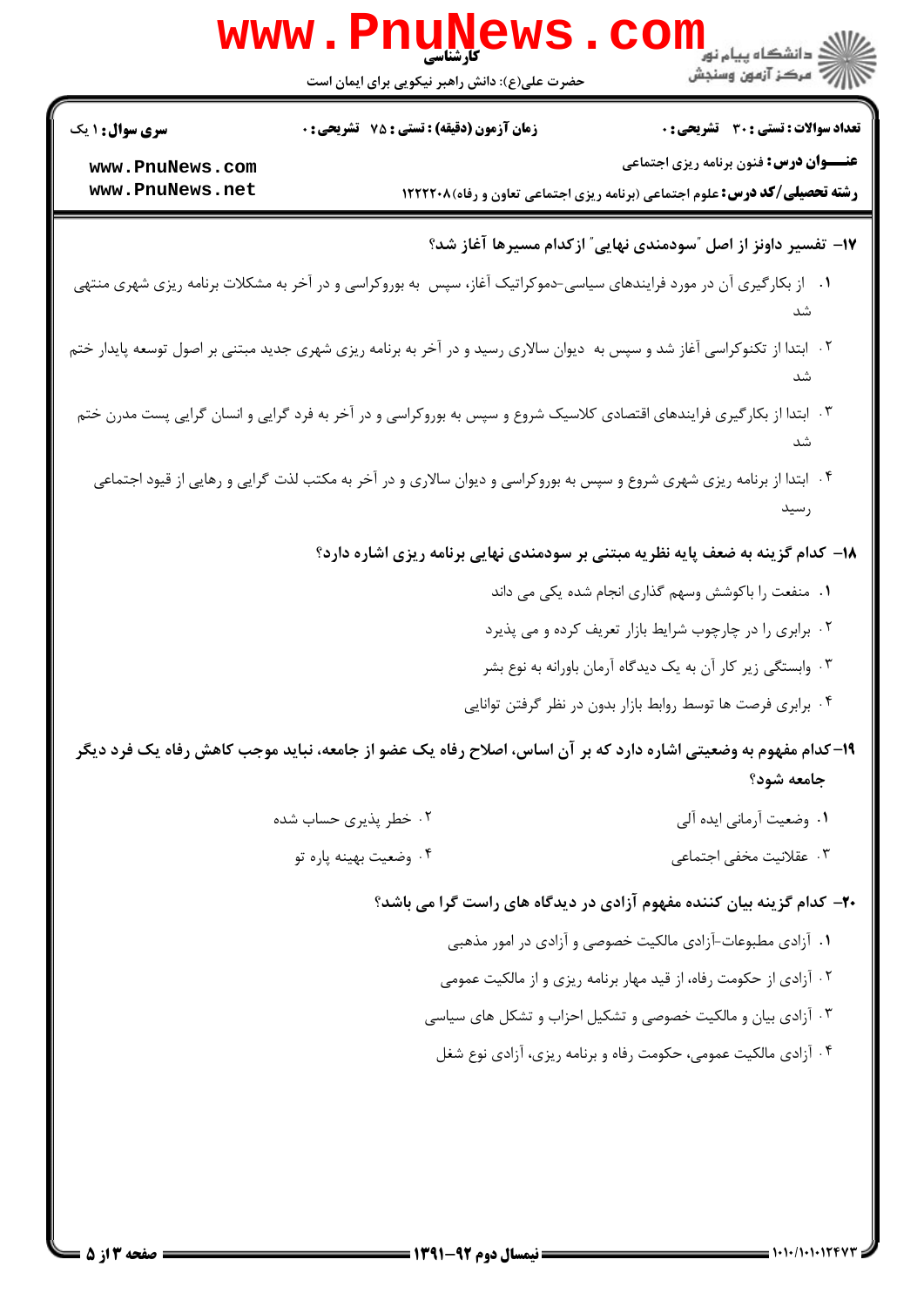| www.PnuNews<br>ر دانشگاه پيام نور <mark></mark><br>اگر مرکز آزمون وسنجش                                                                                                            |                                                                                                                                 |                                                                                    |                                               |  |  |
|------------------------------------------------------------------------------------------------------------------------------------------------------------------------------------|---------------------------------------------------------------------------------------------------------------------------------|------------------------------------------------------------------------------------|-----------------------------------------------|--|--|
|                                                                                                                                                                                    | حضرت علی(ع): دانش راهبر نیکویی برای ایمان است                                                                                   |                                                                                    |                                               |  |  |
| <b>سری سوال : ۱ یک</b>                                                                                                                                                             | <b>زمان آزمون (دقیقه) : تستی : 75 تشریحی : 0</b>                                                                                |                                                                                    | <b>تعداد سوالات : تستی : 30 ٪ تشریحی : 0</b>  |  |  |
| www.PnuNews.com<br>www.PnuNews.net                                                                                                                                                 |                                                                                                                                 | <b>رشته تحصیلی/کد درس:</b> علوم اجتماعی (برنامه ریزی اجتماعی تعاون و رفاه) ۱۲۲۲۲۰۸ | <b>عنـــوان درس:</b> فنون برنامه ریزی اجتماعی |  |  |
|                                                                                                                                                                                    |                                                                                                                                 | <b>۲۱</b> – کدام یک از گزینه های زیر با اصل سودمندی نهایی مطابقت دارد؟             |                                               |  |  |
|                                                                                                                                                                                    | ۰۱ سیستم بازار سرمایه داری، سودمندی را بیشینه نموده و به فرد درست به همان اندازه که مایه گذاری او در انجام وظایفش ارزش دارد،    |                                                                                    | مى دهد.                                       |  |  |
|                                                                                                                                                                                    | ۰۲ سیستم بازار سرمایه داری به اصل برابری یا پخشایش عادلانه منابع جامعه توجه و به فرد به اندازه نیازش کالا و مایحتاج ضروری ارائه |                                                                                    | می کند                                        |  |  |
|                                                                                                                                                                                    | ۰۳ در سیستم بازار سرمایه داری اگر تعادل اقتصادی بدست آید، اشتغال کامل بدست نخواهدآمد زیرا تعادل اقتصادی با اشتغال کامل          |                                                                                    | سازگار نیست                                   |  |  |
|                                                                                                                                                                                    | ۰۴ در سیستم سرمایه داری اگر تعادل اقتصادی بدست آید، مشکل تکامل بازار بر طرف خواهد شد هر چند مشکل توزیع حل نشده باقی             |                                                                                    | خواهد ماند                                    |  |  |
|                                                                                                                                                                                    |                                                                                                                                 | <b>۲۲</b> – کدام گزینه در خصوص رهیافت پویش-مختلط صحیح است؟                         |                                               |  |  |
|                                                                                                                                                                                    | ۰۱ این رهیافت دارای عناصری از رهیافت جامع-عقلانی  و مورد توجه جوامع دارای رژیم های فراگیر است.                                  |                                                                                    |                                               |  |  |
|                                                                                                                                                                                    | ۰۲ این رهیافت دارای عناصری از اندک افزایی است و مورد پشتیبانی دمکراسی های لیبرال قرار می گیرد.                                  |                                                                                    |                                               |  |  |
|                                                                                                                                                                                    | ۰۳ این رهیافت دارای عناصری از هر دو رهیافت جامع-عقلانی و اندک افزایی در تصمیم گیری می باشد.                                     |                                                                                    |                                               |  |  |
|                                                                                                                                                                                    | ۰۴ این رهیافت هم مورد پشتیبانی دمکرات های لیبرال قرار می گیرد و هم جوامع دارای رژیم های فراگیر                                  |                                                                                    |                                               |  |  |
|                                                                                                                                                                                    | ۲۳- سر چشمه اصلی نظریه برنامه ریزی ساختاری -کارکردی آگاهانه را باید در مجموعه کارهای چه کسی جستجو کرد؟                          |                                                                                    |                                               |  |  |
| ۰۴ ملوين وبر                                                                                                                                                                       | ۰۳ مارکس وبر                                                                                                                    | ۰۲ هابر ماس                                                                        | ۰۱ ماکس وبر                                   |  |  |
| <b>۳۴</b> − کدام یک از دیدگاههای زیر هر سیستم اجتماعی را کلیتی یکپارچه می داند که در جهتی مشخص به کار می پردازد و بدین<br>معنا نیست که تمام عناصر یک جامعه دارای وظایف مثبت هستند؟ |                                                                                                                                 |                                                                                    |                                               |  |  |
| ۰۴ پدیداری                                                                                                                                                                         | ۰۳ ساختاری                                                                                                                      | ۰۲ کارگردی                                                                         | ۰۱ اثباتی نو                                  |  |  |
|                                                                                                                                                                                    | ۲۵- بر پایه نظریه ساختاری-کارکردی،چهار اصل یا شرط لازم کارکرد اجتماعی کدام است؟                                                 |                                                                                    |                                               |  |  |
|                                                                                                                                                                                    | ۰۱ سازش پذیری-اهداف-یکپارچگی-نهفتگی(نگهداشت الگو)                                                                               |                                                                                    |                                               |  |  |
|                                                                                                                                                                                    |                                                                                                                                 | ۰۲ سازش پذیری-یکپارچگی-کنش جمعی-فونکسیون(کارکرد)                                   |                                               |  |  |
| ۰۳ فرهنگ پذیری-اهداف-نهفتگی(نگهداشت الگو)-ساختارها                                                                                                                                 |                                                                                                                                 |                                                                                    |                                               |  |  |
| ۰۴ تطبیق پذیری -انسجام-کارکرد-ساختارهای اصلی و فرعی                                                                                                                                |                                                                                                                                 |                                                                                    |                                               |  |  |
|                                                                                                                                                                                    | ۲۶- برنامه ریزی وکالتی نخستین بار در دهه ۱۹۶۰ میلادی بعنوان بخشی از راهبرد ملی اصلاحات اجتماعی در کدام کشور شکل                 |                                                                                    | گرفت؟                                         |  |  |
| ۰۴ ایران                                                                                                                                                                           | ۰۳ آمریکا                                                                                                                       | ۰۲ فرانسه                                                                          | ۰۱ انگلیس                                     |  |  |
| ــــ صفحه ۱۴ز ۵                                                                                                                                                                    | ـــــــــــــــــــ نیمسال دوم ۹۲-۱۳۹۱ ــــــــ                                                                                 |                                                                                    | = 1+1+/1+1+124                                |  |  |